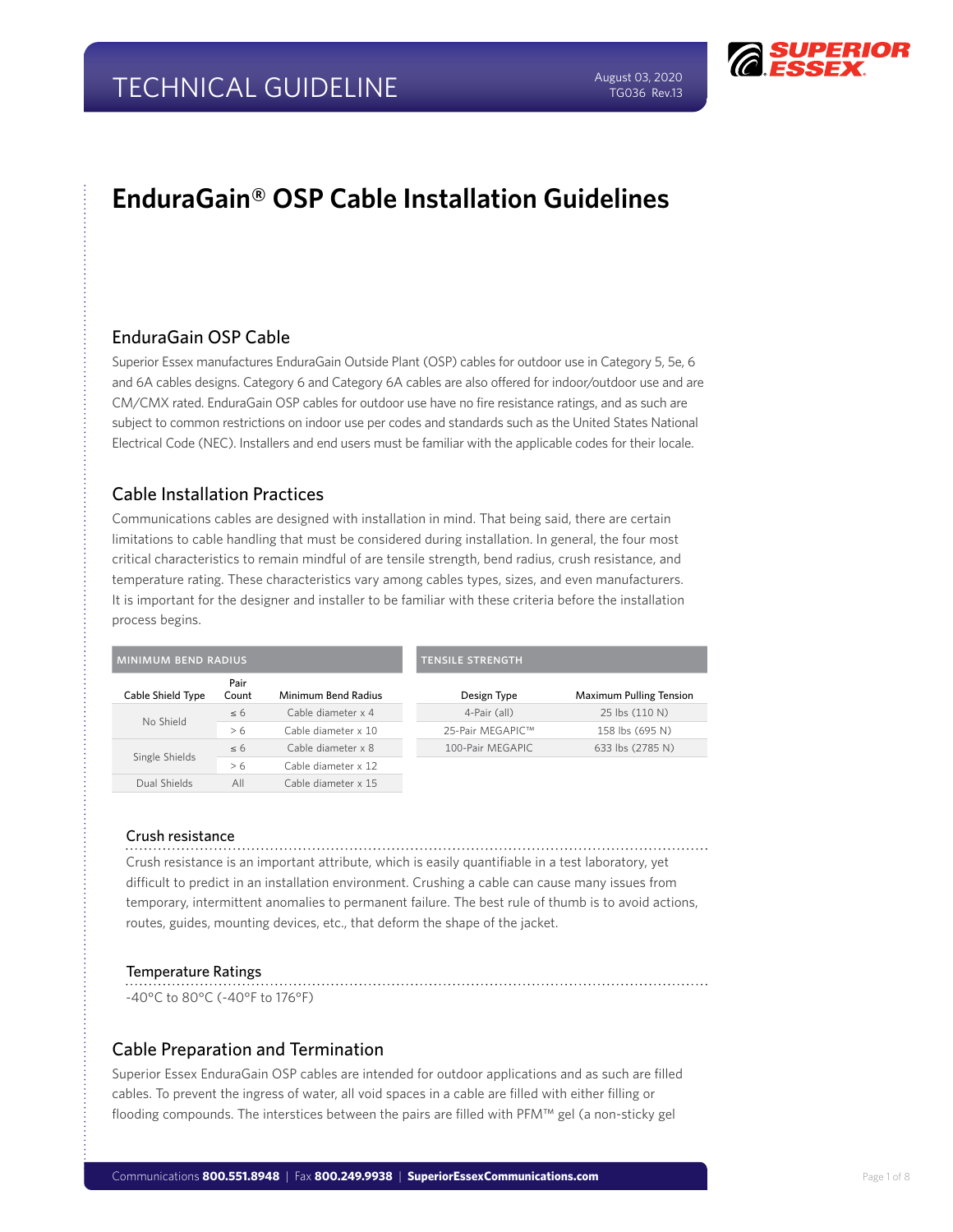used by Superior Essex that reduces installation time and labor cost) in the EnduraGain OSP Series or extended thermoplastic rubber (ETPR) compound in the MEGAPIC Series. The spaces between the core and shield, the shield overlap, and in some designs, the space between the shield and jacket are filled with water-blocking super absorbent powder (SAP), yarns, PFM gel or a polyolefin flooding compound. These compounds are non-toxic and dermatologically safe to exposed skin. Material Safety Data Sheets are available upon request.

These cables do not contain sheath slitting cords (ripcords). They are intended for applications generally requiring minimal conductor exposure. In addition, the filling and flooding compounds serve as lubrication to ease the removal of the sheath after it is ring cut at the desired location. Some designs include water-blocking yarns beneath the sheath(s), but these yarns are wrapped around the core and will not serve as ripcords.

Utility and splicer knives may be used to ringcut the sheath, but a ring-cut tool such as those designed for standard UTP and/or coax is preferred for ease of use and consistent results. The type of cable prep will vary greatly depending on the hardware being used.



All shielded designs should be bonded and grounded. The method of bonding to the shield will determine the cable end preparation. To prevent electrical shock hazards to employees or damage to equipment, temporary ground connections should be established while the cable is being terminated. These temporary grounds should remain in place until permanent grounds are established.

When the cable end is opened to prepare the cable for termination, the filling and flooding compounds should be removed. The recommended methods for removing these compounds are dry wiping with a soft cloth or paper towel or using a cleaning compound designed for use in telecom products. Use of solvents or cleaning compounds not designed for telecom use may remove cable filling/flooding compounds but may also degrade the physical and thermal stability characteristics of the insulation.



If using interlock armored cable, please refer to Superior Essex Technical Guide **[TG05 Interlock Armored](http://ce.superioressex.com/uploadedfiles/docs/pdf/technical-guidelines/tg05-interlock-armored-app-guide.pdf)  [Application Guide](http://ce.superioressex.com/uploadedfiles/docs/pdf/technical-guidelines/tg05-interlock-armored-app-guide.pdf)** for installation procedures.

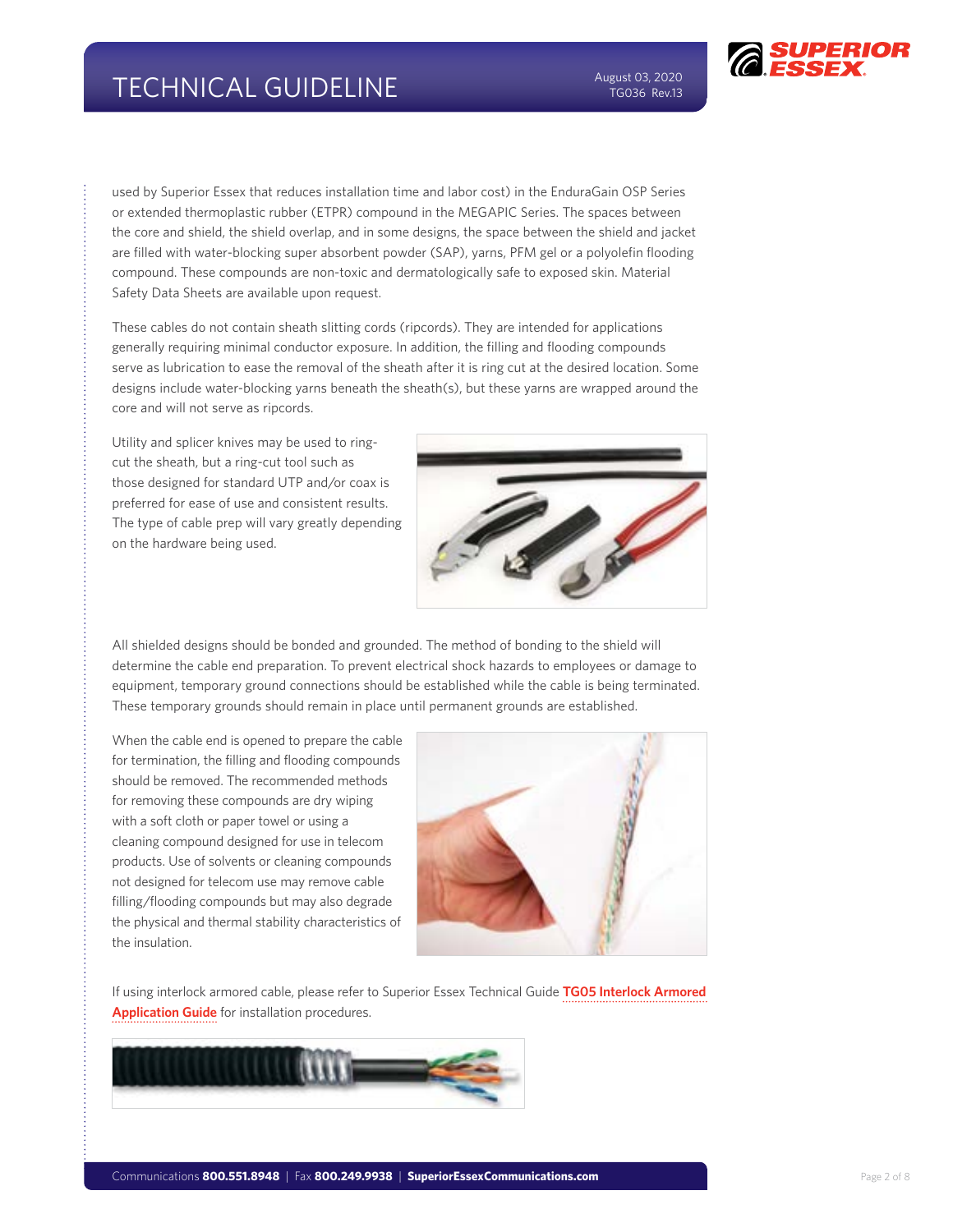

#### Overjacket OSP Cables

Some EnduraGain OSP cable designs may have an overjacket covering two or more cables.



To remove the overjacket, cut a slit in the middle of over jacket material with a utility knife or cable scissors to about 4 inches.

Expose the pull string and wrap the pull string several times around needle nose pliers.

Pull the string to the desired exposure length. Cut off outerjacket with a utility knife (taking care not to cut into the underlying cable jackets).



Follow the next steps for procedures involving individual cable units.



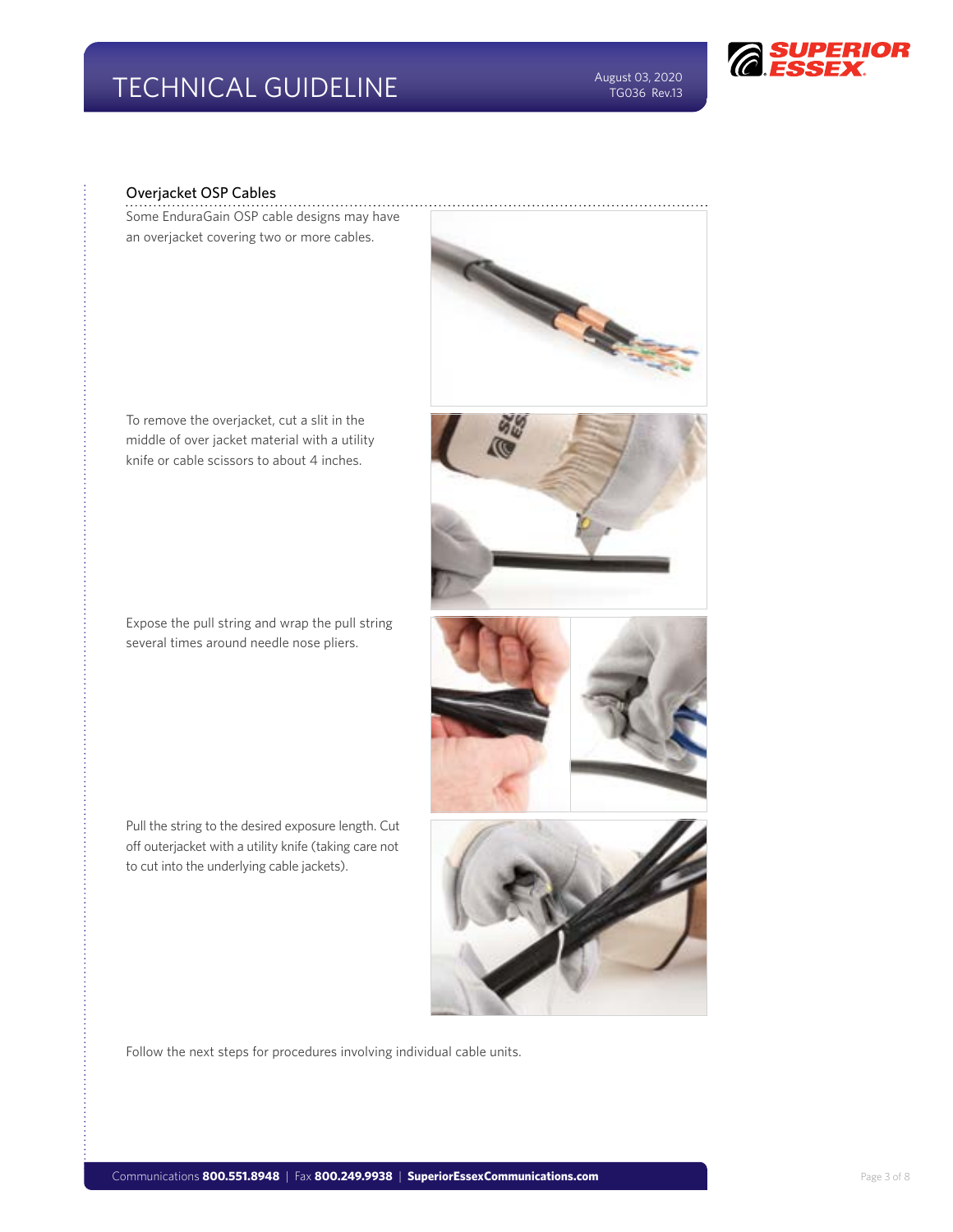#### Termination – EnduraGain OSP Shielded/Armored (Formerly BBDN & BBDG) Designs

The cable termination must accommodate bonding of the shield. The inner jacket must extend beyond the end of the shield tape in order to provide dielectric protection between the shield and cable pairs. The exact length the inner jacket extends beyond the shield depends on the desired spacing between shield connection and protector for the particular installation. The cable pairs must extend beyond the end of the inner jacket to the length required to allow the individual pairs to reach

the insulation displacement connectors (IDC). The pair twist of each individual pair must be maintained to within ½ inch of the IDC.



#### Removal of Shield and Jackets – EnduraGain OSP Shielded (Formerly BBDN) Designs

In BBDN designs, the outer jacket is bonded to the shield tape, preventing the jacket from slipping from the shield. To remove the jacket/shield, ring-cut the outer jacket at the intended end of the shield, scoring the shield at the same time. Flex the cable about the cut, breaking the shield tape and slide the jacket and excess shield off the cable end.



The preferred method of bonding is to use a bullet bond that slides over the inner jacket, underneath the shield. To accommodate the bullet bond, make a longitudinal cut in the outer jacket/shield sufficient (about 1 inch depending on the bullet bond design) to allow the outer jacket/shield to flare over the bullet bond.

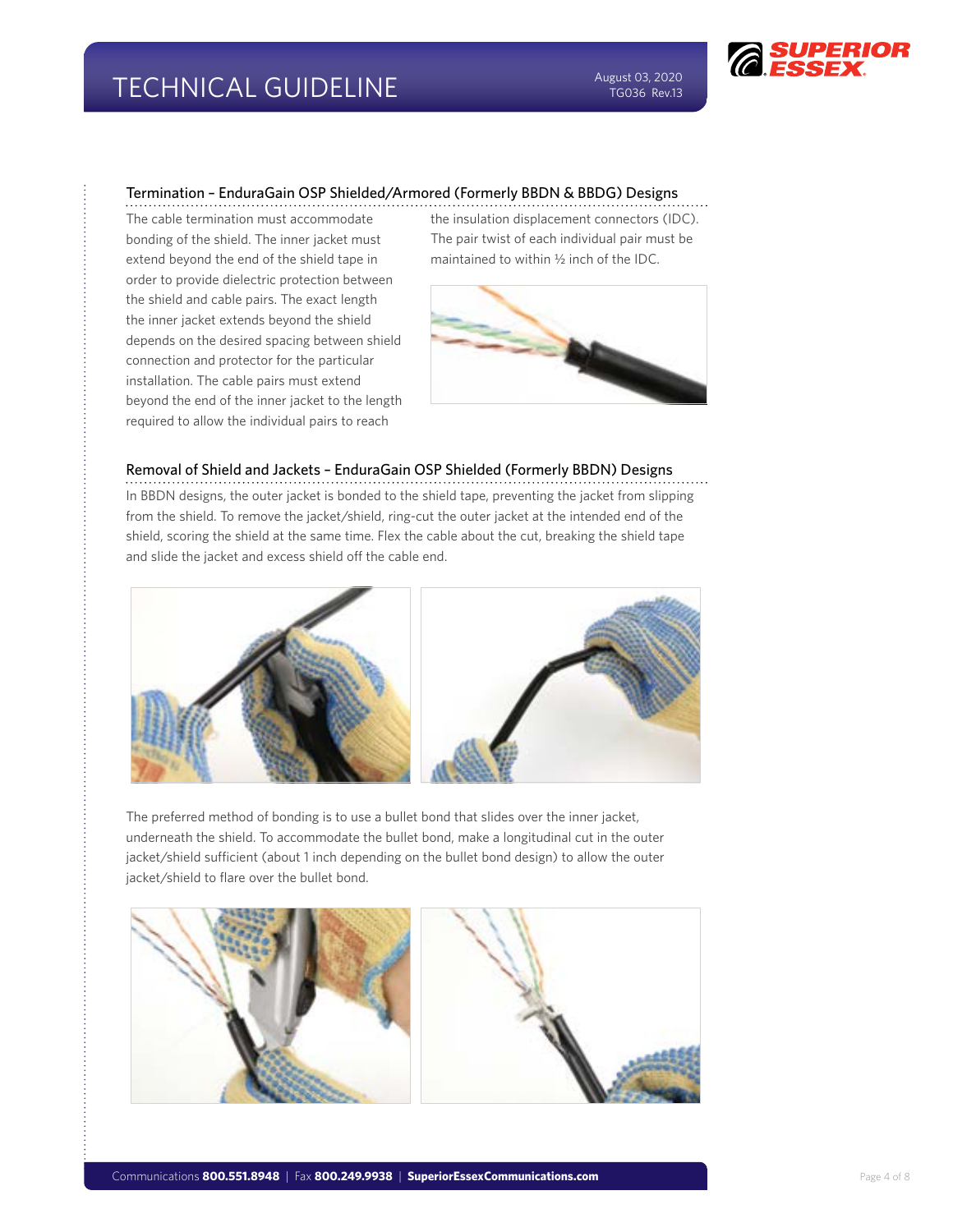

An alternative method of bonding is to expose shield, which is required by some bonding hardware such as compression clamps and combination strain relief/ bond clamps. To expose shield for this type hardware, make a second circumferential cut in the outer jacket ½ inch from the jacket/shield end. Locate the shield overlap and make a third longitudinal cut located over the shield overlap in the outer jacket. When making the second and third cuts, take care not to cut into the shield. Remove the ½ inch length of outer jacket from the outer surface of the shield. If this length of jacket is not easily removed, some careful paring of the jacket material may be required.

The shield coating must also be scraped from the shield material to ensure a good ground if the hardware does not employ an effective method to penetrate the coating.



To expose the pairs, cut the inner jacket circumferentially at the intended end of the inner jacket and slide the jacket off the cable end, taking care not to damage the cable pairs.

#### Removal of Shield and Jackets – EnduraGain OSP Armored (Formerly BBDG) Designs

In EnduraGain OSP Armored designs, the outer jacket is not bonded to the shield tape, allowing the jacket to be easily removed from the shield. To remove the jacket, ring-cut the outer jacket (taking care not to cut into the shield) at the intended end of the outer jacket and slide the jacket off the cable end.



To expose the pairs, cut the inner jacket circumferentially at the intended end of the inner jacket and slide the jacket off the cable end, taking care not to damage the cable pairs.

The preferred method of bonding is to use a bullet bond that slides over the inner jacket, underneath the shield. To accommodate the bullet bond, make a longitudinal cut in the outer jacket/shield sufficient (about 1 inch depending on the bullet bond design) to allow the outer jacket/shield to flare over the bullet bond.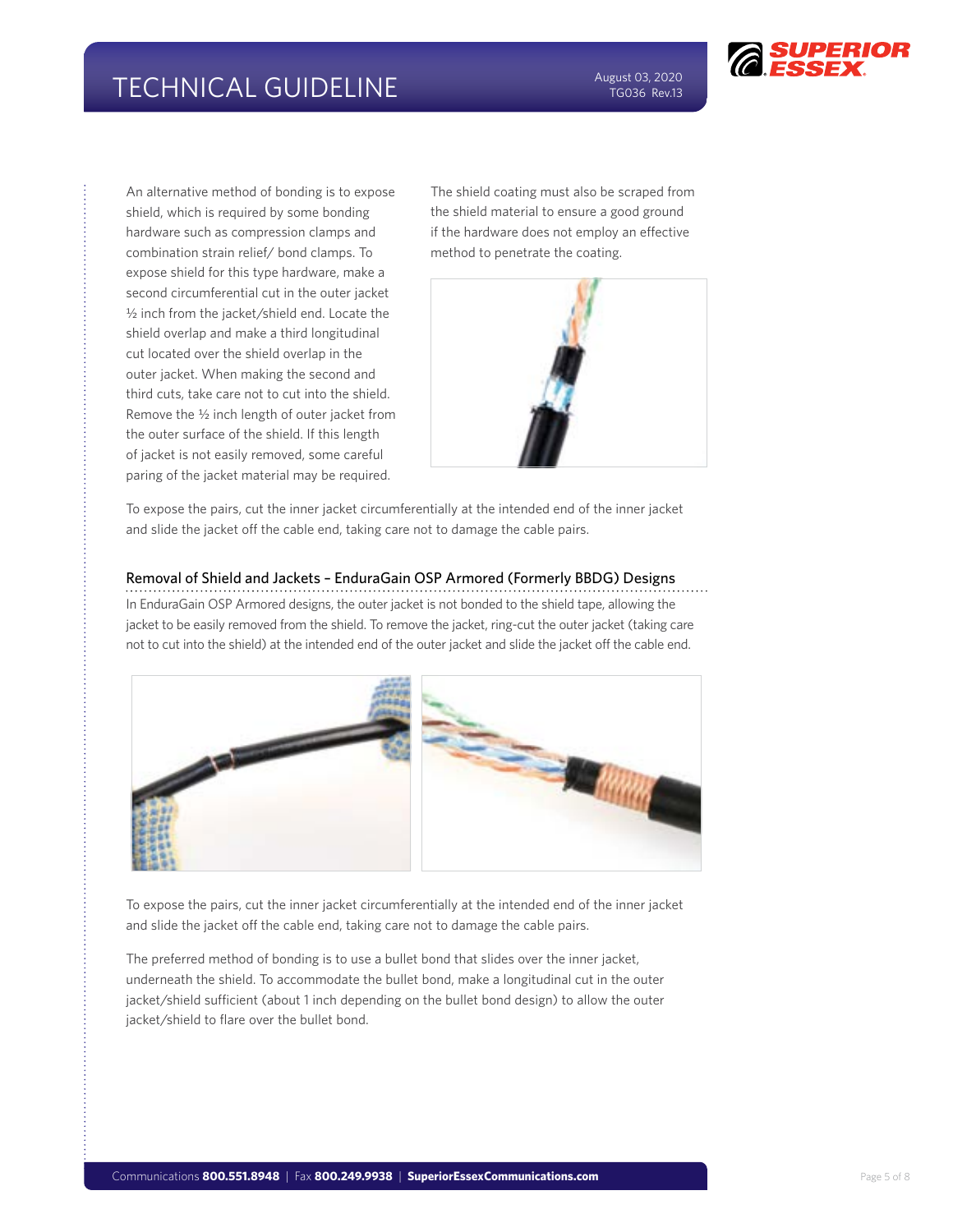



An alternative method of bonding is to expose shield, which is required by some bonding hardware such as compression clamps and combination strain relief/ bond clamps. To expose the desired amount of inner jacket, score (ring-cut) the shield at the intended end of the shield. Using longnosed pliers open the shield tape at the overlap and peel the shield tape along the scored line to remove. Take care to preserve the exposed length of shield tape in a cylindrical shape when removing the excess shield. The shield coating must also be scraped from the shield material to ensure a good ground if the hardware does not employ an effective method to penetrate the coating.

#### Termination - MEGAPIC<sup>™</sup>

The cable termination must accommodate bonding of the shield. The core wrap must extend beyond the end of the shield tape to provide dielectric protection between the shield and cable pairs. The exact length the core wrap extends beyond the shield depends on the desired spacing between shield connection and protector for the particular installation. The cable pairs must extend beyond the end of the core wrap sufficient to allow the individual pairs to reach the insulation displacement connectors (IDC). The pair twist of each individual pair must be maintained to within ½ inch of the IDC.

#### Removal of Shield and Jackets – MEGAPIC

In MEGAPIC designs, the outer jacket is not bonded to the shield tape, allowing the jacket to be easily removed from the shield. To remove the jacket, ring-cut the outer jacket (taking care not to cut into the shield) at the intended end of the outer jacket and slide the jacket off the cable end.

To expose the desired amount of cable core, score (ring-cut) the shield at the intended end of the shield (depending on bonding hardware, this may coincide with the end of the jacket). Using long-nosed pliers open the shield tape at the overlap and peel the shield tape along the scored line to remove. Take care to preserve the exposed length of shield tape in a cylindrical shape when removing the excess shield.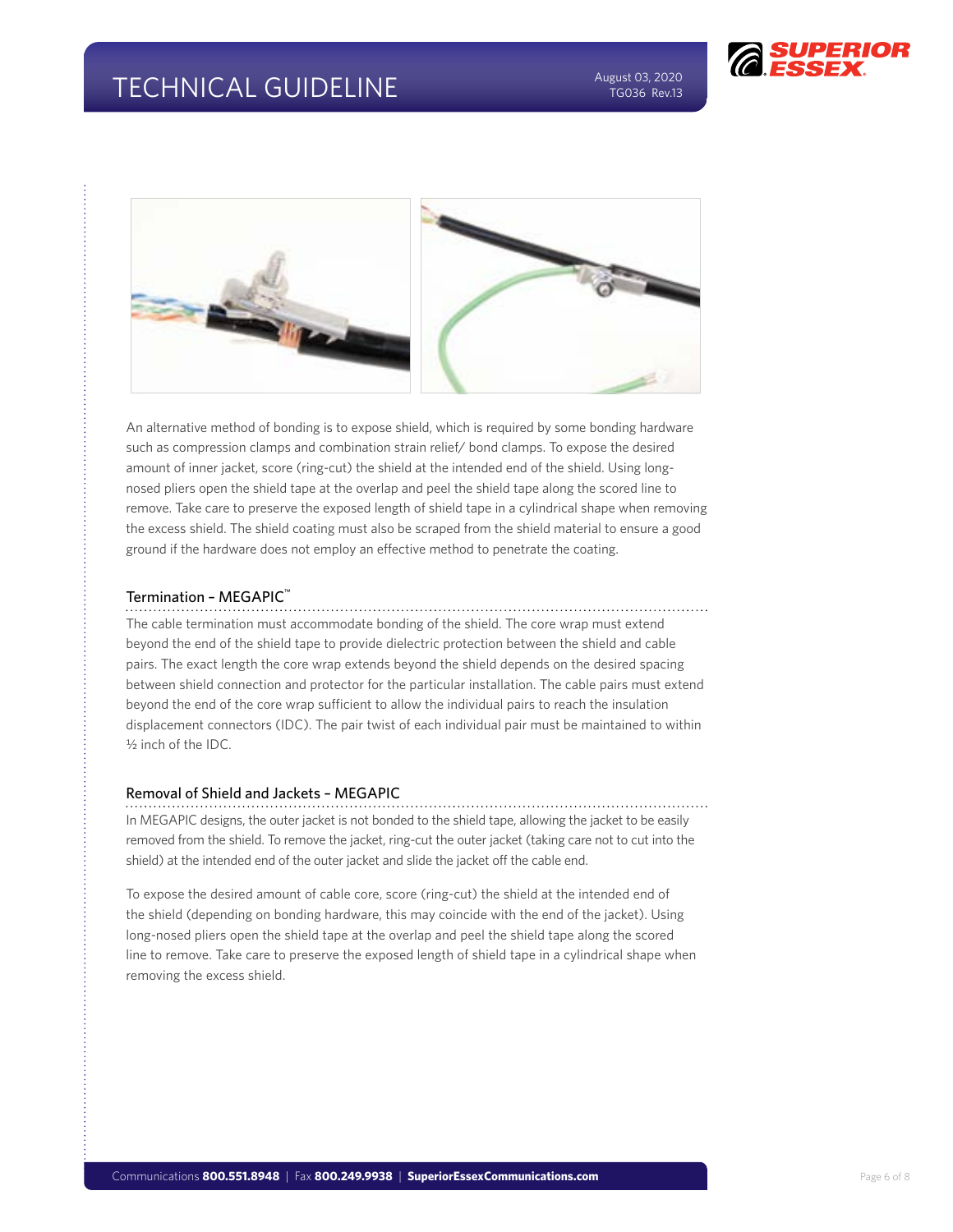# TECHNICAL GUIDELINE August 03, 2020

TG036 Rev.13





MEGAPIC-GF types have dual shielding, removal of the outer steel tape may require the use of diagonal cutters. Take care not to damage the core wrap when removing the excess shield tape.

The excess core wrap may be removed with scissors.

The above guidelines are intended to provide a basic understanding of how to dress the jacket and shield ends. Additional information may be obtained from the shield bond connector manufacturer.



EMC 20BM-MP 3M 4460-DS

Should the connector installation require a different configuration for the jacket and shield end, the above guidelines should be modified to reflect the manufacturer's recommendations. Some building entrance protectors have built in hardware to effect the ground wire connection to the cable shield.